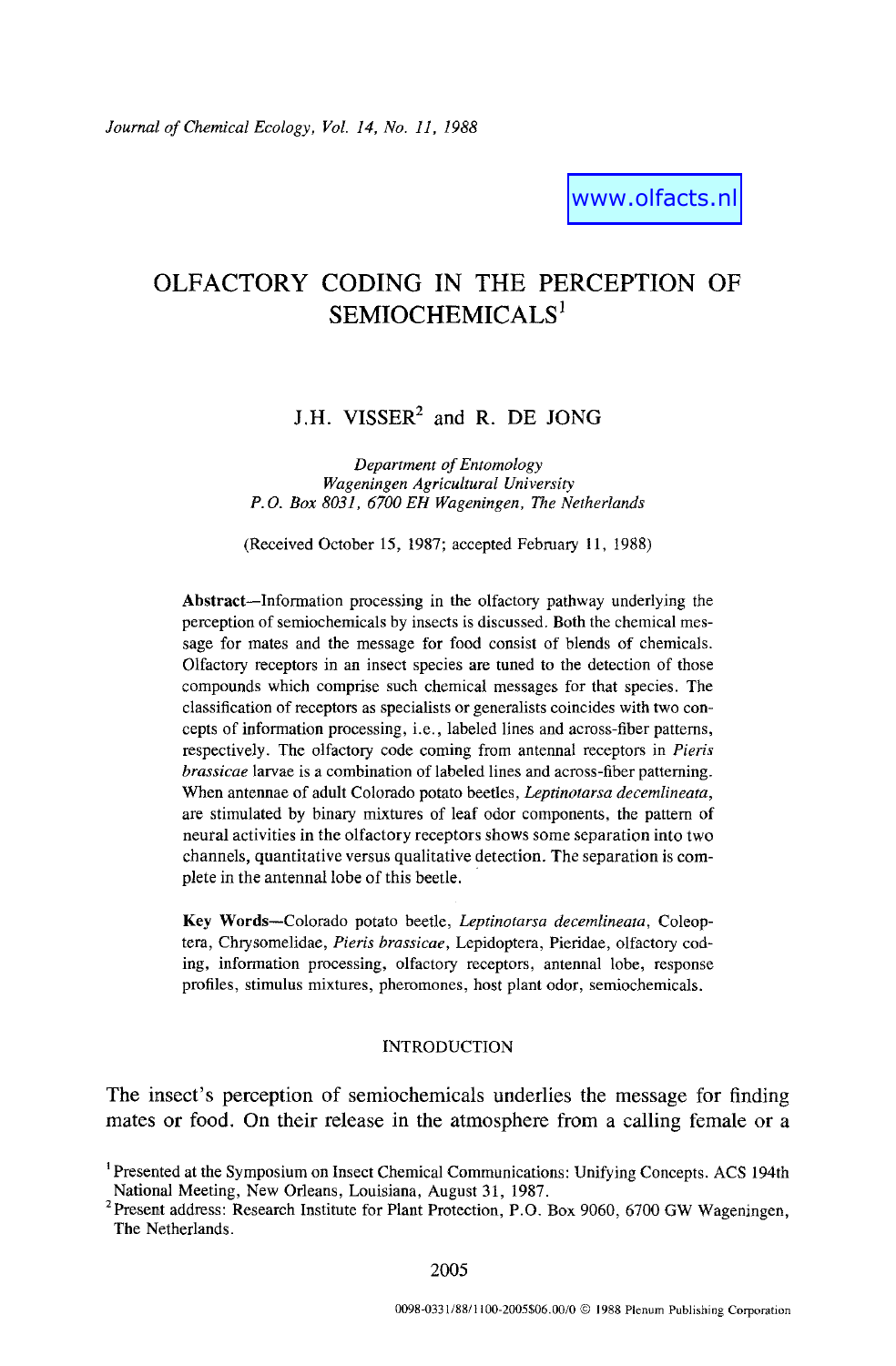plant, volatile semiochemicals are transported by the wind and comprise chemical messages for insect receivers. Downwind of the source one insect species responds obviously to the message, as observed in individuals which fly or walk upwind toward; the source (Visser, 1988). On the other hand, other insect species do not respond to the same message and maintain their original courses. Although all chemical messages occupy the same information channel, i.e., the air, the "tune" of a particular message is not immediately drowned out by "background music."

Both the chemical message for mates and the message for food consist of a blend of chemicals. Sex pheromones are the class of semiochemicals that has been predominantly studied. Their multicomponent nature is well known (see Am et al., 1986). Host-plant odors possess an even more complicated blend composition than these odors and, to a large extent, consist of compounds which are generally distributed among plant species (Visser, 1986).

It should be realized that an insect searching for mates or food is facing a complex chemical world. The complexity resembles a puzzle with the many words being the individual compounds, and only some words constitute a phrase, i.e., the proper blend composition. Moreover, an insect solves the puzzle in just a few seconds; that is the time one generally observes an insect takes to change its motor pattern in response to an attractive odor.

The present paper will discuss features of information processing, starting in the olfactory receptors that are thought to be essential for the recognition of a chemical message.

## THE OLFACTORY PATHWAY

Upon binding of molecules with acceptor sites on the dendritic membranes of an olfactory receptor cell, its spontaneous neural activity shows an increase (excitation) or decrease (inhibition) (Visser, 1986). The olfactory receptor cells in insect antennae send their axons directly to the brain, where the first relay station is found in the glomeruli of the antennal lobe (Figure 1) (Boeckh et al., 1984; Matsumoto and Hildebrand, 1981; Boeckh and Ernst, 1987). Thus, on stimulation with an odor, the neural activity in the whole array of antennal olfactory receptor cells changes. The change of activity in all receptors is considered as the olfactory code which contains information about odor quality, i.e., the blend composition, as well as odor intensity, i.e., the overall concentration.

The information is further processed in the antennal lobe by a complicated network of interneurons. In adult insects, the number of output neurons leaving the antennal lobe is relatively small compared to the number of input antennal fibers. This input convergence results in amplification of the original signal as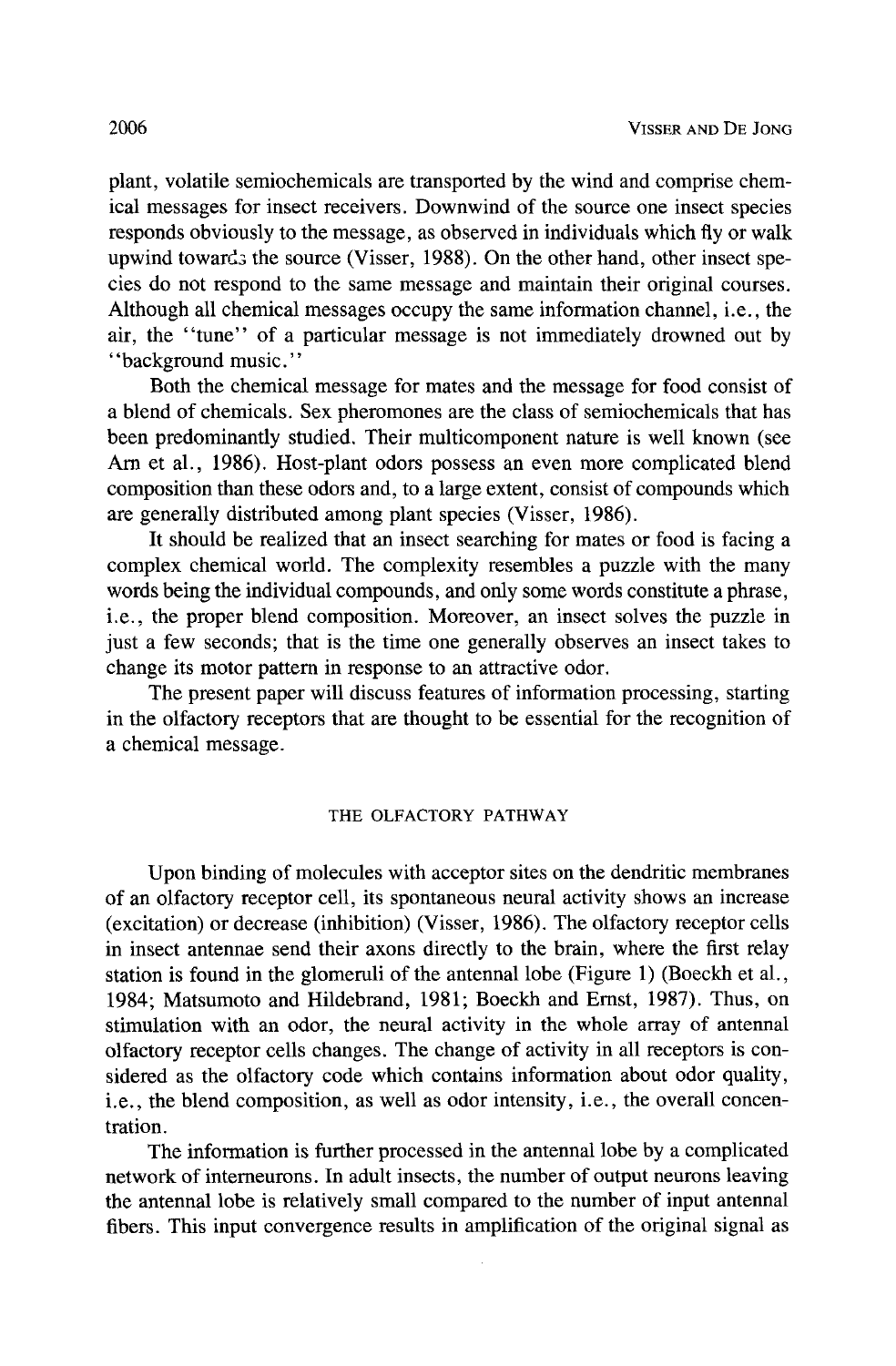

FIo. 1. The olfactory pathway in adult insects. See text for further explanation.

well as a reduction of background noise (Boeckh et al., 1984; Visser, 1986). In other words, at the level of the antennal lobe the neural activities of individual neurons are already modified at stimulus concentrations which are 100- to 1000-fold lower than those needed for a significant change in neural activities of peripheral receptors. In the protocerebrum, the olfactory information is integrated with other sensory modalities, and output elements are connected with the motor system controlling the insect's motor patterns (Figure 1) (Boeckh and Ernst, 1987).

The present discussion will focus further on the specificity of olfactory receptor cells. Their characteristics for the detection of relevant compounds, the relevant "words," underlie the recognition of the blend composition, the chemical message.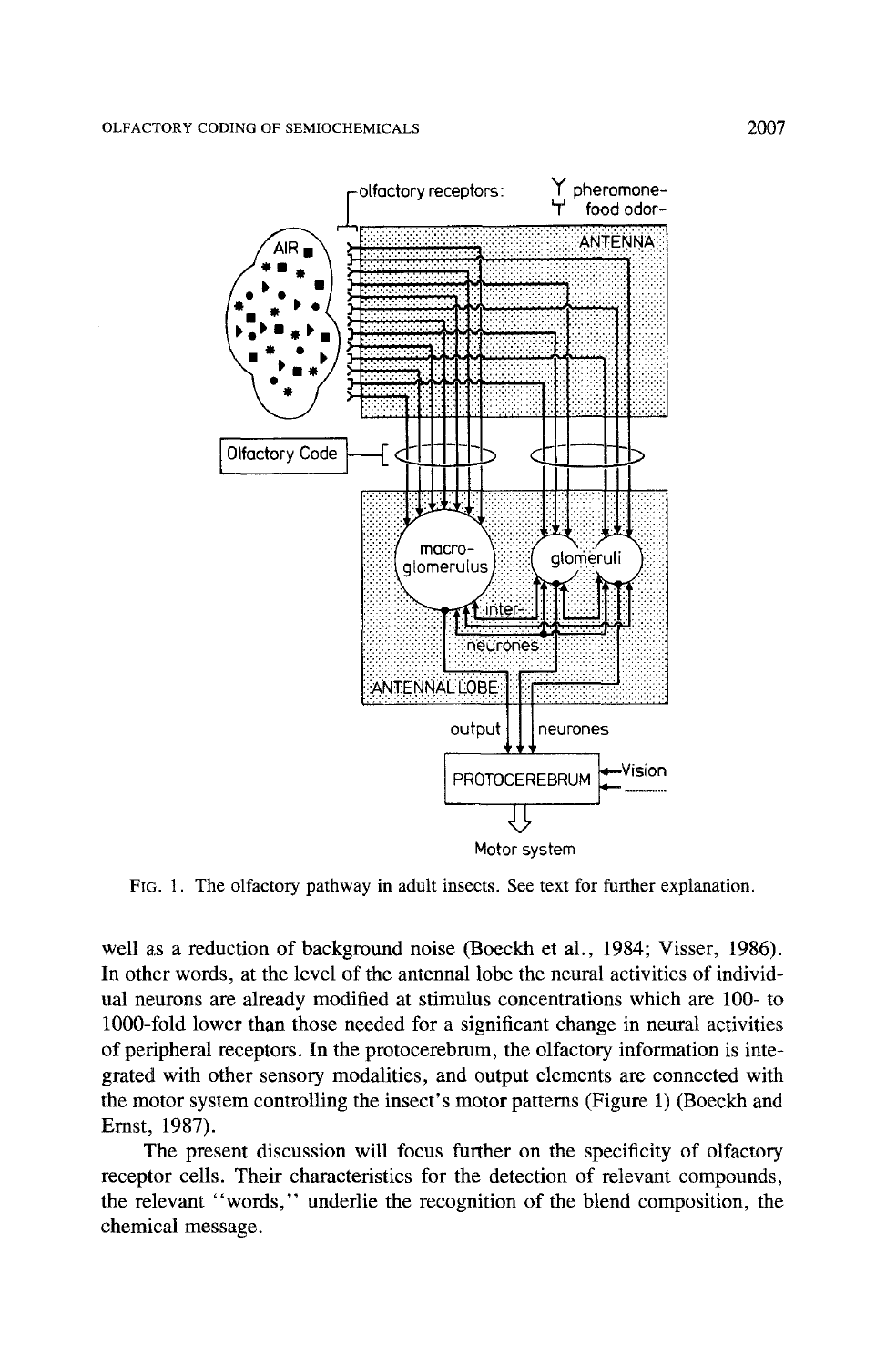## SPECIALISTS AND GENERALISTS

In early studies on the neural responses of individual olfactory receptors, the conclusion was reached that receptor neurons could be classified as either specialists or generalists (Boeckh et al., 1965). Specialists are narrowly tuned to the reception of one particular compound, whereas broadly tuned receptors, those neurons showing responses to several compounds, are called generalists.

*Specialists.* After the discovery of the classical specialist, the bombykol receptor of *Bombyx mori,* other pheromone receptors were treated in the same way. One class of olfactory receptors in males of the redbanded leafroller moth, *Argyrotaenia velutinana,* responds to *cis-ll-tetradecenyl* acetate; the second class of receptors responds mainly to the second pheromone component *trans*l l-tetradecenyl acetate (O'Connell, 1975). A similar conclusion was reached for the detection of the two main pheromone components of the summerfruit tortrix moth, *Adoxophyes orana:* one class responding to *cis-9-tetradecenyl* acetate, the other class responding mainly to *cis-11-tetradecenyl* acetate, and, to a much smaller extent, to *cis-9-tetradecenyl* acetate (Den Otter, 1977).

In the Noctuidae and Tortricidae, families whose sex pheromones are studied most extensively, it appears that an  $N$  component pheromone blend is detected by N different receptors (Priesner, 1986). The specificity of these moth antennae to sex pheromone components even permits their application as an electroantennographic detector for the identification of pheromone components of other moth species (Guerin et al., 1985). In addition, specialist receptors are found in other insect groups. For example, in males of the American cockroach, *Periplaneta americana, two receptor types are present in the same sensillum:* one type specialized for the detection of the sex pheromone component periplanone A, and the second type responds to periplanone B (Sass, 1983).

*Generalists.* Generalist receptors respond to food odors. In contrast with the uniformity of specialists, the generalists show a wide differentiation in their reaction spectra. Receptor cells in the sensilla basiconica of the silk moth, *Antheraea pernyi,* possess unique response profiles, although their spectra overlap considerably (Schneider et al., 1964). Generalist receptors of the blowfly, *Calliphora vicina,* were divided into meat- and flower-odor receptors, and a further separation revealed six and three types, respectively (Kaib, 1974).

Occasionally, response profiles of the same receptors were interpreted differently. Thus the neurons in sensilla placodea on antennae of the honeybee, *Apis mellifera,* which were reported as true generalists (Lacher, 1964), were later arranged into seven reaction groups since the spectra of each showed little or no overlap (Vareschi, 1971). Cluster analysis of the response spectra of antennal receptors in the Colorado potato beetle, *Leptinotarsa decemlineata,*  separated these generalists into five receptor types (Ma and Visser, 1978). However, on close observation of the neural activities in these receptors to three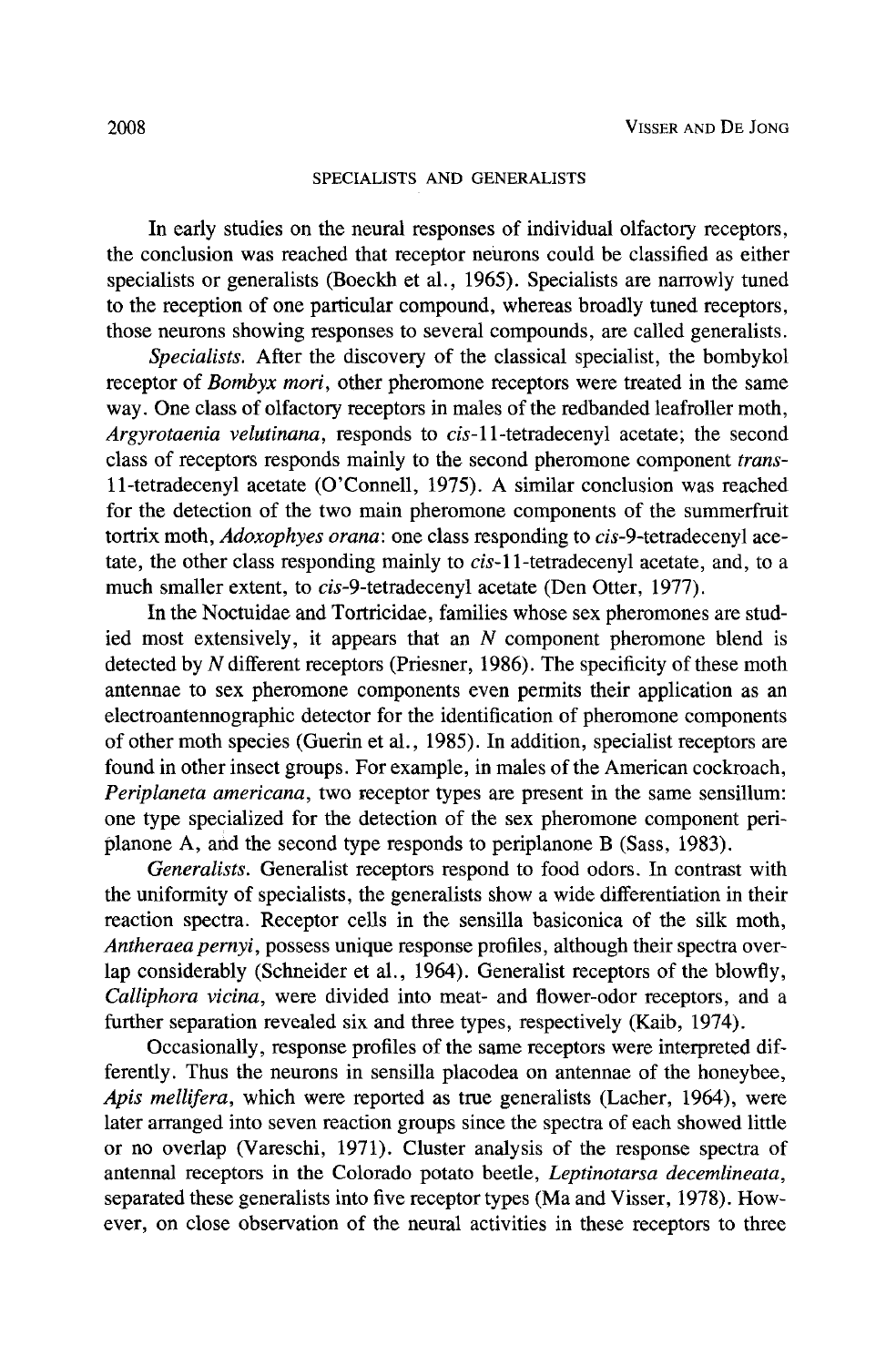components of potato leaf odor, the interpretation had to be altered. The sensitivities for these components is gradually distributed over the population of olfactory receptors (Visser, 1983). Generalist receptors in *Periplaneta americana* were also divided into reaction groups, like the pentanol, hexanol, octanol, decanol, and dodecanol groups, although their reaction spectra clearly overlapped (Seizer, 1984).

Both the analysis of electrophysiological data and the selection of odorous stimuli contain arbitrary elements. Furthermore, in most cases the classification of receptor cell responses showing certain degrees of specialization is hampered by the absence of knowledge concerning the food-odor compounds (and their concentrations) that are biologically relevant for the insect species under study. Our knowledge about the chemistry of food odors is very incomplete, and, thus, behavioral experiments with food-odor blends of defined compositions were rarely performed. Hence, the characterization of the response profiles of olfactory receptors to represent a specialist or a generalist should proceed with some restraint (Vareschi, 1971; O'Connell, 1975; Seizer, 1984; Visser, 1986).

Nevertheless, it appears that in several insect species pheromone- and foododor information are processed through two different channels up to the level of the protocerebrum. Pheromone receptors in moths and the American cockroach are exclusively connected with the macroglomerulus, whereas food-odor receptors contact interneurons in the smaller glomeruli (Figure 1) (Boeckh et al., 1984; Matsumoto and Hildebrand, 1981; Christensen and Hildebrand, 1987; Boeckh and Ernst, 1987).

### OLFACTORY CODE

The perception of a chemical message starts in the olfactory receptors. The peripheral receptors in an insect species are tuned to the detection of those compounds which comprise a chemical message for that species and thus release vital behaviors like mate and food finding. In addition, the receptors in a species should neglect irrelevant messages such as those used by other species. The response profiles of individual receptors, as discussed in the foregoing section, indicate these abilities. Furthermore, the classification of receptors as specialists or generalists coincides with two concepts of information processing in the olfactory pathway. Besides the detection of relevant compounds by the receptors, the perception of blend composition in the central nervous system underlies the recognition of a chemical message.

The concept of labeled lines involves specialist receptors, each responding to one compound of the chemical blend (Figure 2). The discrimination of blend composition in the central nervous system would be a simple comparison between neural activities in separate channels. On the other hand, an across-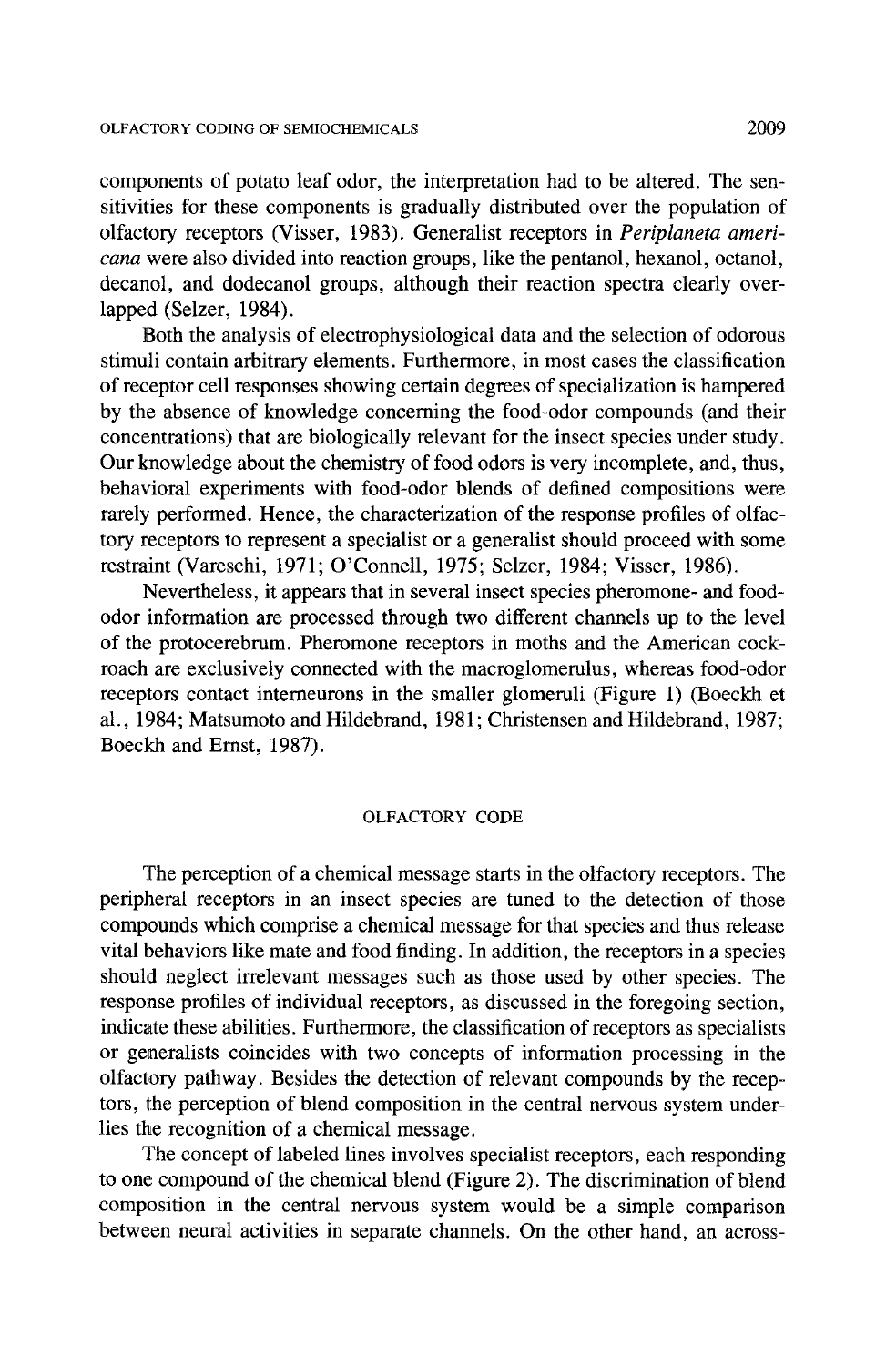

FIG. 2. Concepts of information processing in the olfactory pathway. The neural activities of olfactory receptors in response to compound A or B, and to their 1 : 1 mixture are visualized in the areas of circles. See text for further explanation.

fiber pattern would require a complicated evaluation by the central nervous system of neural activities in the whole array of olfactory receptors.

Figure 2 contains a rather simplified representation of an across-fiber pattern: generalist receptors responding to two compounds. Actually, the pattern becomes complicated when the addition of a third compound generates a certain distribution of neural activities in the same olfactory receptors. Hence, each compound adds a new dimension to the profile of activities. A natural food odor thus generates a particular pattern of neural activities across the fibers of olfactory neurons running towards the brain. The composition of such a blend would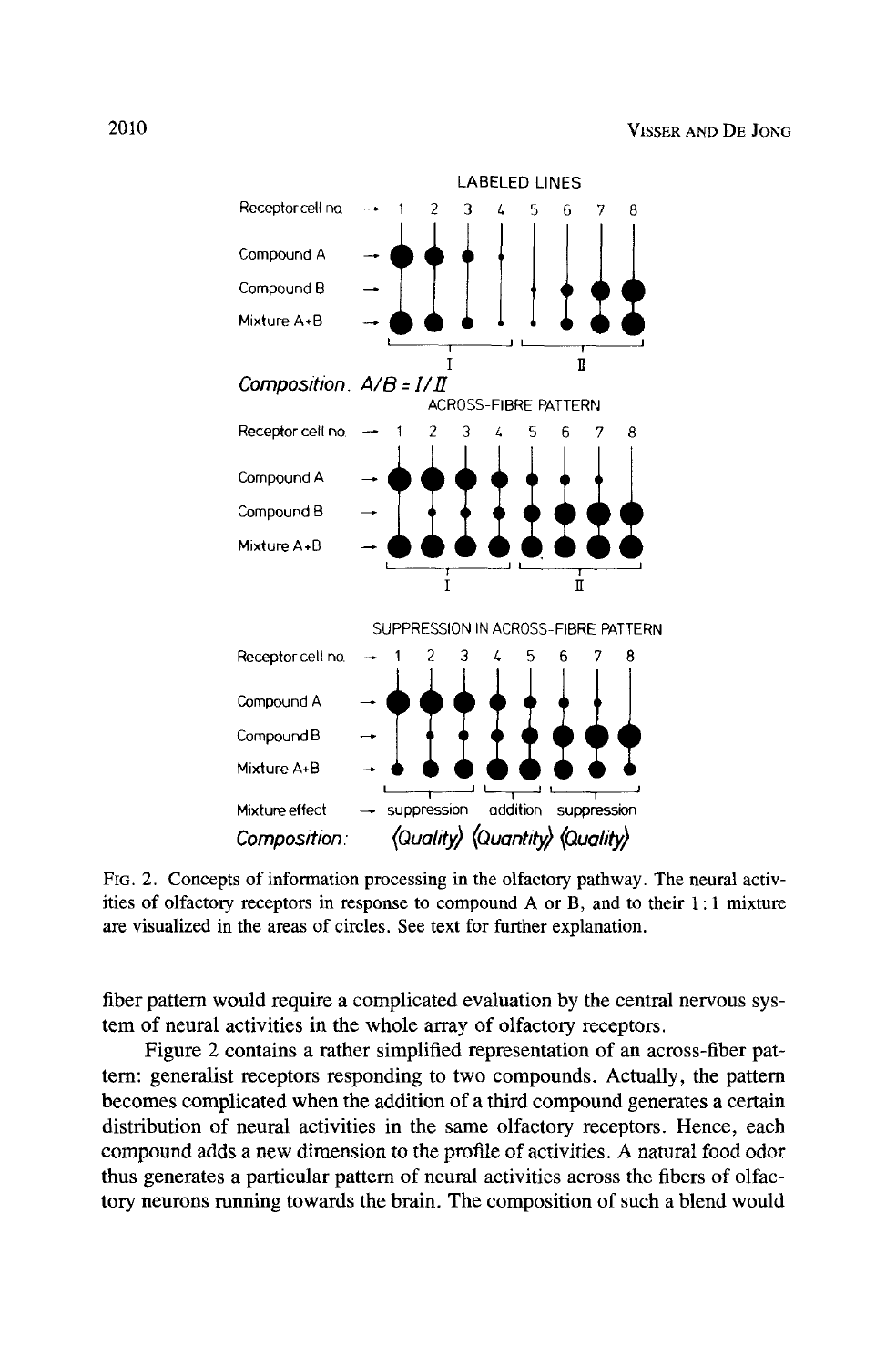be recognized when its across-fiber pattern matches some template present in the central nervous system.

In adult insects, the recognition of a chemical message involves the concerted action of thousands of olfactory receptors (Boeckh et al., 1984; Visser, 1986; Boeckh and Ernst, 1987). Therefore, we may wonder whether we can grasp eventually the complete olfactory code. Chemoreception in caterpillars, on the contrary, is based upon a small number of sensory neurons.

*Olfactory Code in* Pieris brassicae *Larvae.* A caterpillar antenna bears, on its second segment, two large sensilla basiconica, i.e., the medial and lateral sensillum basiconicum. In addition, its third segment bears a large sensillum basiconicum. The number of neurons associated with these three sensilla is seven, five, and four, respectively (Schoonhoven and Dethier, 1966). Electrophysiological recordings in larvae of *Manduca sexta, Hyalophora gloveri*  (Schoonhoven and Dethier, 1966; Dethier and Schoonhoven, 1969), and *Malacosoma americanum* (Dethier, 1980) indicated that these 16 neurons represent the full complement of olfactory receptors in one antenna.

Previous studies on responses of these olfactory receptors involved stimulations with chemically undefined leaf odors and some individual chemicals at high doses. These kinds of experiments were repeated in fourth-instar *Pieris brassicae* larvae (Visser and Schepers, unpublished data) with a set of biologically relevant and chemically defined stimuli, i.e., constituents of the "green odor" (Visser et al., 1979), and allylisothiocyanate, a host-specific compound (Figure 3).

Methods of odor delivery were as previously described (Ma and Visser, 1978), and chemicals were diluted at the source in paraffin oil  $(10^{-2}$  and  $10^{-1}$ v/v). Glass electrodes were inserted into antennae either at the base of the medial sensillum basiconicum on the second antennal segment (Figure 3, I) or at the base of the large sensillum basiconicum on the third antennal segment (II). Individual units were identified by measuring their spike amplitudes. On stimulation of the preparation with the series of single compounds, individual olfactory neurons showed various degrees of excitation or inhibition of their spontaneous firing activities. Temporal patterns like those reported for *Manduca sexta* (Schoonhoven and Dethier, 1966; Dethier and Schoonhoven, 1969) were never observed in the recordings; stimulations caused regular phasic-tonic responses.

The changes in neural activities of 23 neurons in response to the test chemicals were measured for the stimulation period (0.5 or 1 sec) and were expressed relative to the response of the cell's best stimulant (Figure 3). Identical response profiles were grouped in a spectral type. The grouping resulted in six spectral types for the medial sensillum (A-F) and two spectral types for the sensillum on the antennal headpiece (G and H).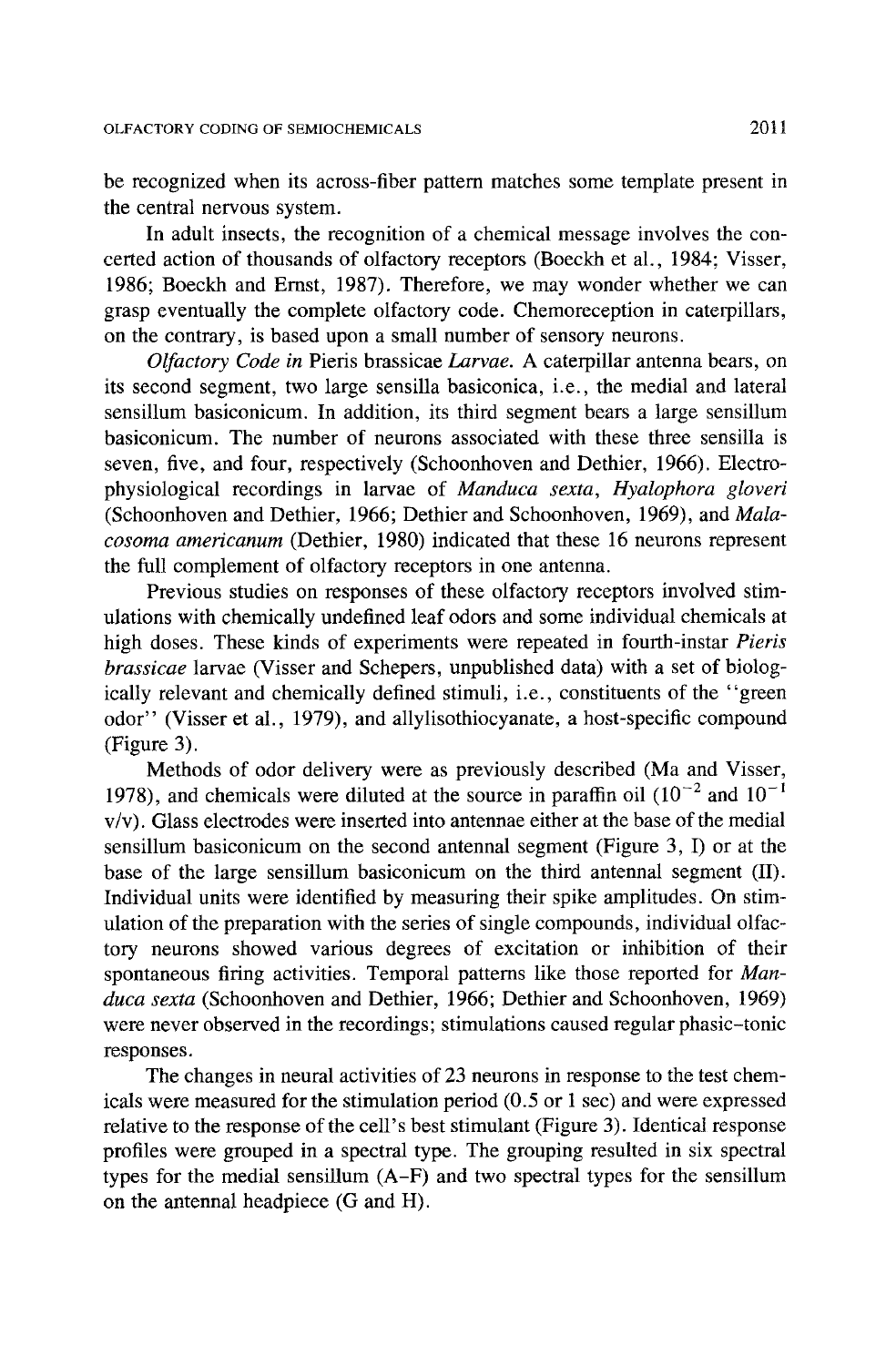

**FIG. 3. Relative response spectra of olfactory receptors in** *Pieris brassicae* **larvae, visualized in the areas of circles. Excitation shown as filled circles, inhibition as open circles. Neurons are associated with either the large medial sensillum basiconicum on the second antennal segment (I) or the large sensillum basiconicum on the third antennal segment (II). See text for further explanation.** 

**Since those sensilla in one antenna possess seven and four neurons, respectively (Schoonhoven and Dethier, 1966), each spectral type is considered as an individual neuron, its response being recorded repeatedly. Thus, the eight spectral types represent an across-fiber pattern in half of the total neuron population. The pattern contains specialist receptors for allylisothiocyanate (Figure 3A) and**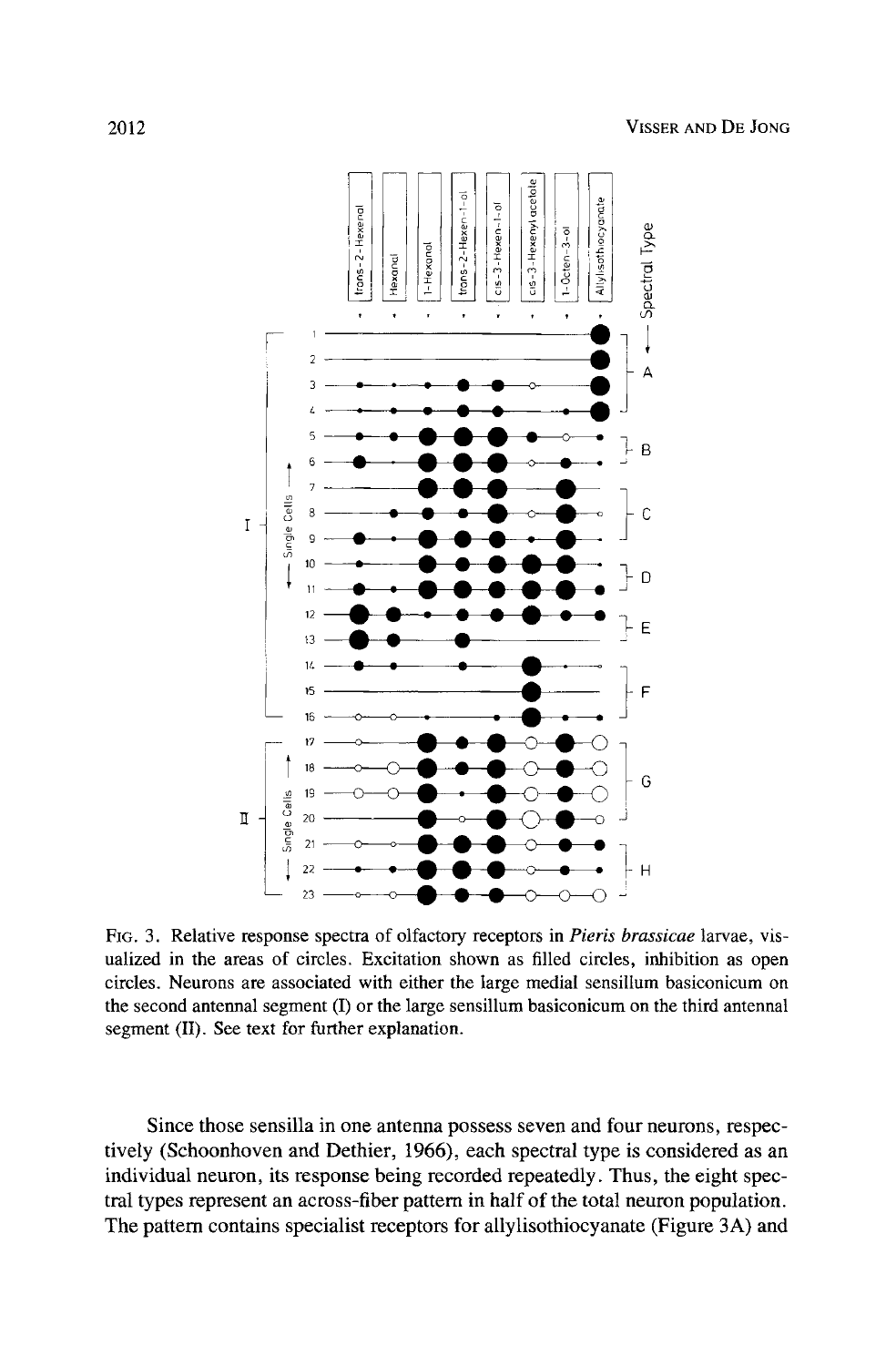*cis-3-hexenyl* acetate (F), as well as generalist receptors, e.g., the alcohol receptor (C). Hence, the olfactory code coming from this simple receptor system is a combination of labeled lines and across-fiber patterning.

Although most research on olfactory coding has involved the assessment of response profiles in populations of sensory neurons to chemicals applied singly, it remains to be determined whether such patterns of neural activities resemble olfactory codes produced on stimulation with complete blends. In an effort to answer this, we recorded the neural activities of olfactory receptors on the Colorado potato beetle's antenna, but now included stimulations with binary mixtures.

*Olfactory Code in Adult Colorado Potato Beetles.* The Colorado potato beetle is now a very suitable model to study olfactory coding of food-odor blends because of our present understanding of its behavior, chemoreceptors, and the plant-odor components involved in host finding.

This insect is specialized to feed on solanaceous plant species; potato, *Solanum tuberosum,* is its most common host (Visser, 1983). Beetles respond to airborne potato plant odor by walking upwind. This behavior is generally referred as an odor-conditioned positive anemotaxis and has been studied in much detail for this insect (Visser, 1988). The potato leaf odor was isolated, and the components identified included *cis-3-hexen-l-ol, trans-2-hexenal, cis-*3-hexenyl acetate, *trans-2-hexen-l-ol,* and 1-hexanol (Visser et al., 1979; Visser, 1983). The beetles' antennal olfactory neurons are selectively tuned to the detection of these so-called green-odor components (Visser, 1979). The green odor, in addition, constitutes an essential part of the host-plant odors for other phytophagous insects (Visser, 1983, 1986). The release of odor-conditioned anemotaxis in the Colorado potato beetle depends on the ratios between the green-odor components (Visser and Avé, 1978). Thus, mixing of host- with nonhost-plant odor prevents upwind orientation of the beetles (Thiery and Visser, 1986, 1987). Response profiles of the beetles' olfactory neurons to compounds applied singly were initially characterized by the grouping into five receptor types (Ma and Visser, 1978). Further analysis of receptor responses to three potato leaf-odor components revealed an across-fiber patterning over the array of olfactory receptor cells studied (Visser, 1983).

We reexamined the activities of olfactory neurons in the Colorado potato beetle's antenna in response to the five potato leaf-odor components applied singly and to three binary mixtures (1 : 1) composed of *trans-2-hexenal, cis-3*  hexenyl acetate, and 1-hexanol. A complete description of experimental methods and results is presented elsewhere (De Jong and Visser, 1988b).

The relative response spectra in a receptor population of 39 neurons to the compounds applied singly clearly showed a gradual differentiation of individual receptors that ranged from generalists to specialists. This conclusion was further verified by calculating the degrees of specialization for the array of receptors.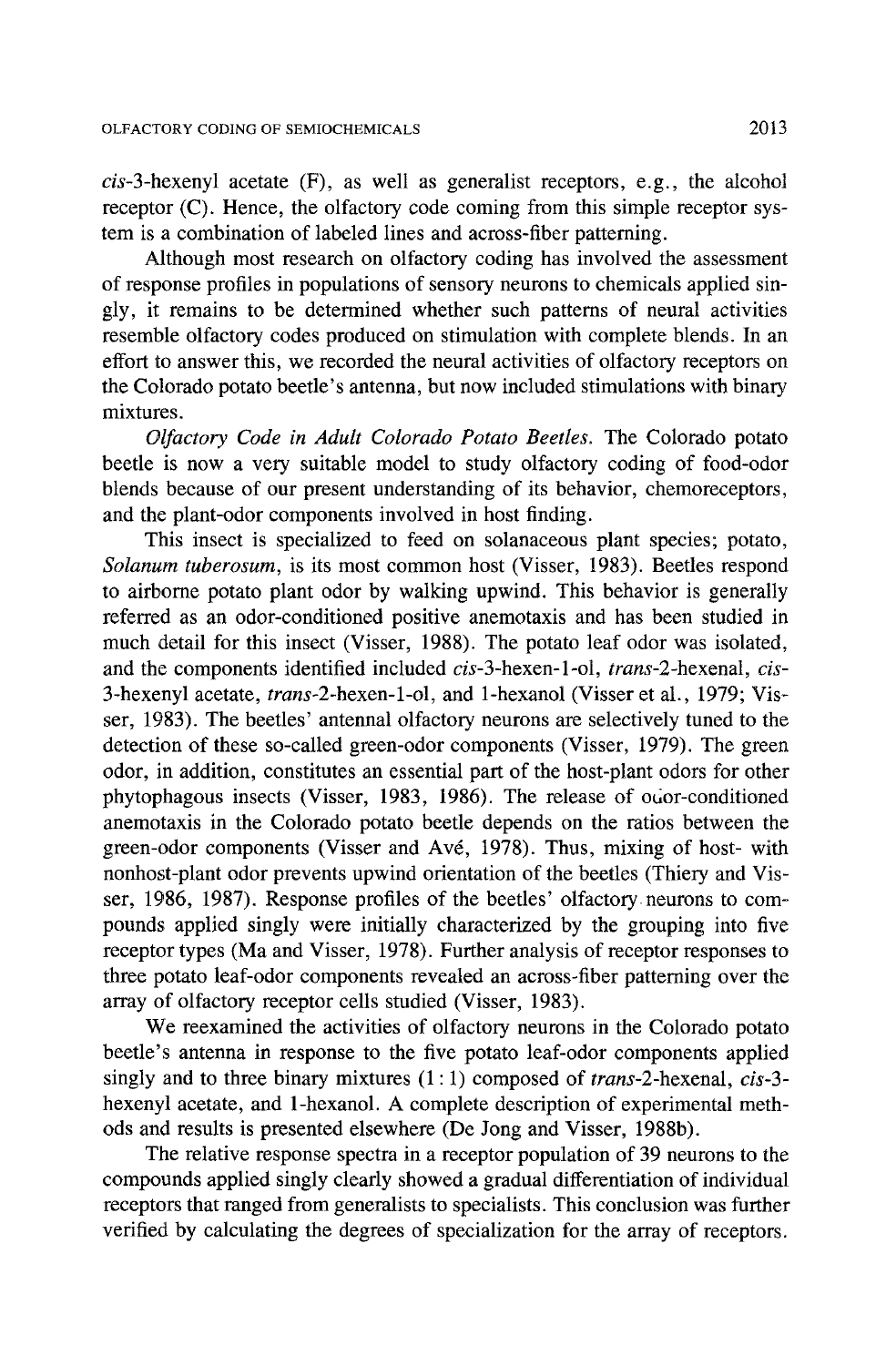However, receptor responses to binary mixtures, in most cases, were quite different from what one would expect.

Figure 4 shows neural activities in two different receptors on stimulation with 1-hexanol,  $cis$ -3-hexenyl acetate, and their 1 : 1 mixture. In the first record, the response to the mixture equals the sum of responses to the constituents when applied singly. One would expect this outcome when it is assumed that different test compounds in a mixture contribute to the neural response in a simple additive manner (Figure 5). Nevertheless, the vast majority of neuronal responses to mixtures actually showed various degrees of suppression; the second record represents an example of such suppression (Figure 4). In case of suppression, the receptor response to a binary mixture is smaller than the sum of its responses



FIG. 4. Neural activities of two olfactory receptors in the Colorado potato beetle's antenna in response to 1-hexanol (A), *cis-3-hexenyl* acetate (B), and their 1 : 1 mixture (A + B), showing addition (top) and suppression (bottom). Chemicals were diluted at the source in paraffin oil (4  $\times$  10<sup>-2</sup> v/v). Line at bottom indicates stimulation period (2 see).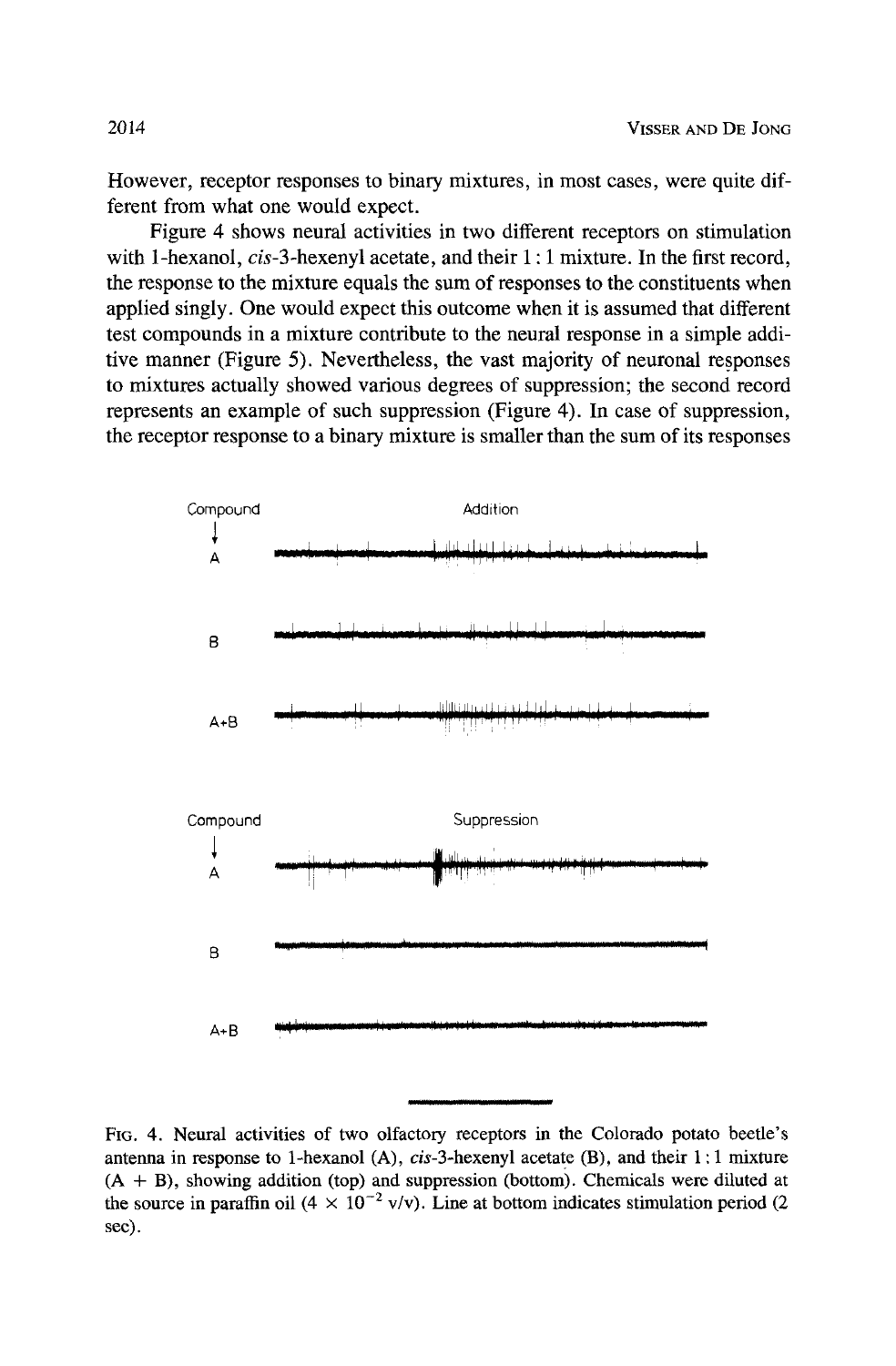Receptor response



FIG. 5. Schematic illustration of addition and suppression in the receptor responses to mixtures.

to the individual components (Figure 5). It is noteworthy that mixture effects like suppression and synergism have also been reported for pheromone receptors in males of the cabbage looper moth, *Trichoplusia ni* (O'Connell, 1985; O'Connell et al., 1986) and the bark beetle, *Dendroctonus pseudotsugae* (Dickens et al., 1984).

Further analysis of the beetles' receptor responses to mixtures revealed a highly significant negative correlation of the neurons' mixture responses with their degrees of specialization. In other words, specialized receptors respond with less excitation to a mixture than their generalist counterparts. Hence, we adapted our thoughts on the olfactory code as an across-fiber pattern and included suppression as a mixture effect (Figure 2) (De Jong and Visser, 1988b).

When the antennae are stimulated by a blend, the pattern of neural activity across the fibers running towards the brain shows some separation into two channels (Figure 2). The neural activities in the first channel, consisting of generalist receptors, arise from addition of the neurons' responses to individual components. This channel is mainly affected by the quantities of components present in an odor blend. The second channel, consisting of specialized receptors, responds to a mixture by suppression. Thus, the change in neural activities in that channel depends on the interaction of components in a stimulus mixture and their quality, that is, the ratios between components of an odor blend (De Jong and Visser, 1988b).

This concept for the recognition of the blend composition, in the way the information is processed by the peripheral receptors, is further supported by a study on the responses of neurons in the antennal lobe of this beetle (De Jong and Visser, 1988a).

The neural activities of 22 neurons in the beetle's antennal lobe were recorded intracellularly. The relative response spectra of these neurons to the five potato leaf-odor components were classified into four spectral types (Figure 6). Two spectral types showed responses only when antennae were stimulated with either *cis-3-hexenyl acetate* (I) or 1-hexanol (III). The other two types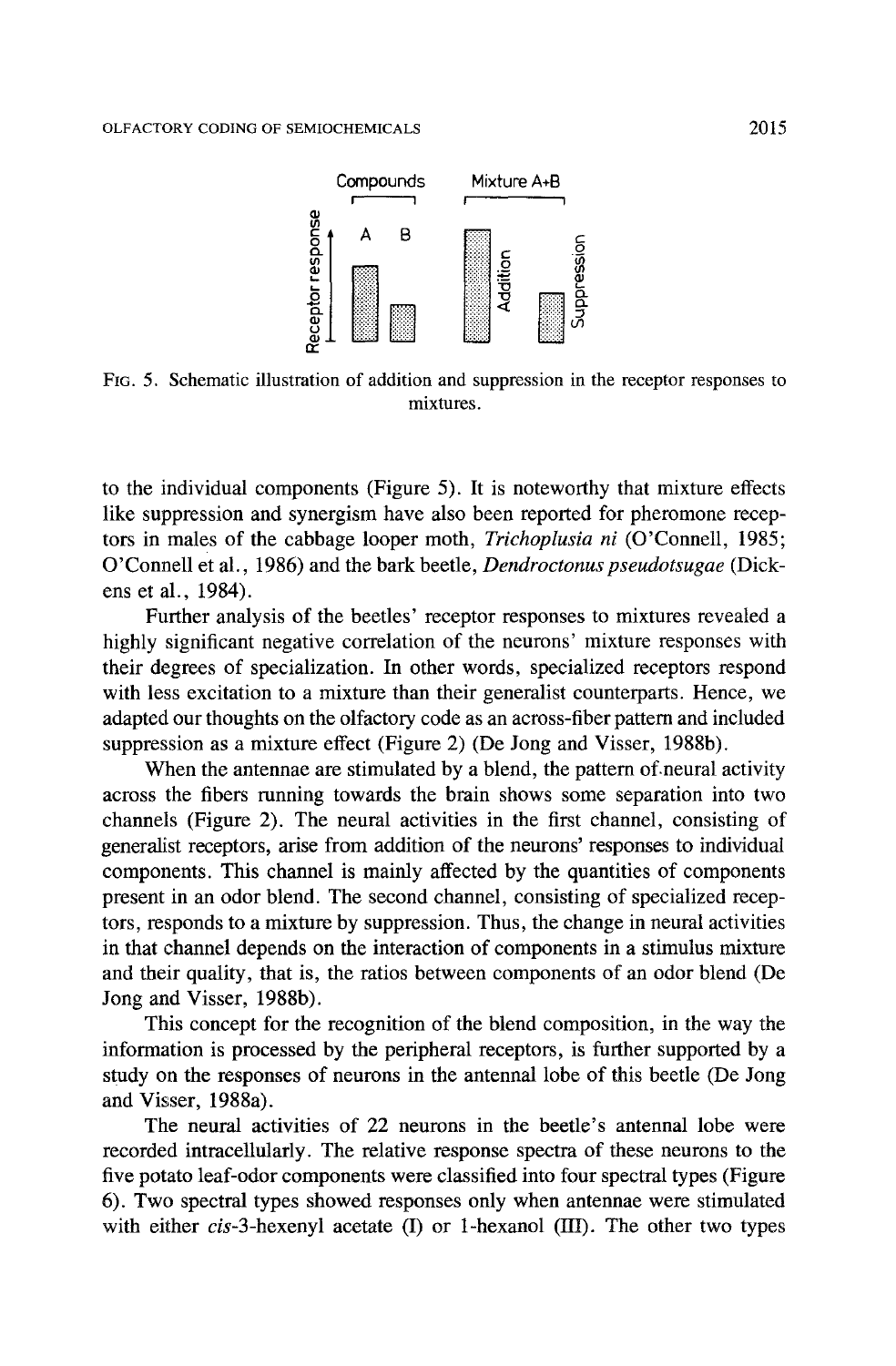

FIG. 6. Mean relative response spectra of interneuron types in the antennal lobe of the Colorado potato beetle, visualized in the areas of circles. Excitation shown as solid circles, inhibition as open circles. Antennae were stimulated with single compounds and a mixture of all potato leaf odor components (De Jong and Visser, 1988a). The mixture response of each type is indicated as either large or small. See text for further explanation.

responded to several leaf-odor components: type II showed excitations and type IV showed inhibitions of their spontaneous firing activities. On stimulation of antennae with a mixture of all leaf-odor components, such as a paraffin oil extract of potato leaves or an artificial mixture  $(1:1:1:1:1)$ , the spontaneous neural activities were changed in the generalist (excitation in II and inhibition in IV) but not in the specialist intemeurons (I and III).

We see that at the level of the antennal lobe the separation in two channels is complete. This suggests that host-plant odor recognition in the Colorado potato beetle relies upon the first channel responding to the presence of leafodor components (the quantity) and the second channel tuned to detect any unbalance in the ratios between these components (the quality) (De Jong and Visser, 1988a).

### **CONCLUSIONS**

The recognition of a chemical message, the perception of the blend composition, starts in the olfactory receptors. The neural activities in the array of peripheral neurons, the across-fiber pattern, are affected by interactions between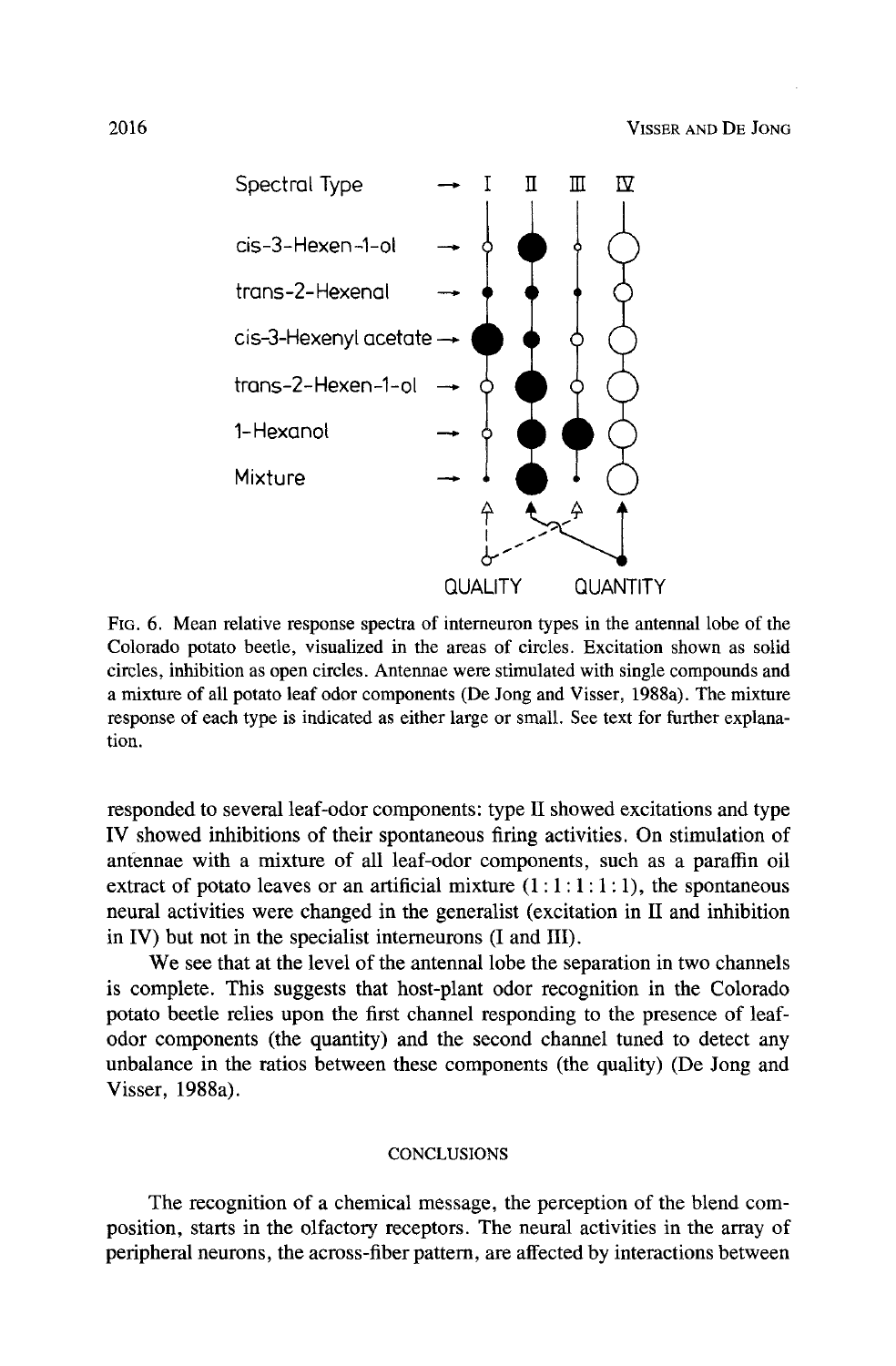the components of a stimulus mixture. Receptor responses to mixtures do not simply reflect addition. The unraveling of the olfactory code, the way the information about blend composition is processed in the olfactory pathway, certainly deserves more attention. Our understanding of the recognition of semiochemicals by insect receivers is crucial for the manipulation of such signals in programs on insect pest control.

*Acknowledgments--We* thank P.M. Guerin for linguistic corrections of the manuscript, and P.J. Kostense for drawing the final figures.

#### **REFERENCES**

- ARN, H., TOTH, M., and PRIESNER, E. 1986. List of Sex Pheromones of Lepidoptera and Related Attractants. OILB-SROP, Paris, 123 pp.
- BOECKH, J., and ERNST, K.D. 1987. Contribution of single unit analysis in insects to an understanding of olfactory function. *J. Comp. Physiol. A* 161:549-565.
- BOECKH, J., KAISSLING, K.-E., and SCHNEIDER, D. 1965. Insect olfactory receptors. *Cold Spring Harbor Syrup. Quant. Biol.* 30:263-280.
- BOECKH, J., ERNST, K.D., SASS, H., and WALDOW, U. 1984. Anatomical and physiological characteristics of individual neurones in the central antennal pathway of insects. *J. Insect Physiol.*  30:15-26.
- CHRISTENSEN, T.A., and HILDEBRAND, J.G. 1987. Male-specific, sex pheromone-selective projection neurons in the antennal lobes of the moth *Manduca sexta. J. Comp. Physiol. A* 160:553- 569.
- DE JONG, R., and VISSER, J.H. 1988a. Integration of olfactory information in the Colorado potato beetle brain. *Brain Res.* 447:10-17.
- DE JONG, R., and VISSER, J.H. 1988b. Specificity related suppression of responses to binary mixtures in olfactory receptors of the Colorado potato beetle. *Brain Res.* 447:18-24.
- DEN OTTER, C.J. 1977. Single sensillum responses in the male moth *Adoxophyes orana* (F.v.R.) to female sex pheromone components and their geometrical isomers. *J. Comp. Physiol.*  121:205-222.
- DETHIER, V.G. 1980. Responses of some olfactory receptors of the eastern tent caterpillar *(Malacosoma americanum)* to leaves. *J. Chem. Ecol.* 6:213-220.
- DETHIER, V.G., and SCHOONHOVEN, L.M. 1969. Olfactory coding by lepidopterous larvae. *Entotool. Exp. App.* 12:535-543.
- DICKENS, J.C., PAYNE, T.L., RYKER, L.C., and RUDINSKY, J.A. 1984. Single cell responses of the douglas-fir beetle, *Dendroctonus pseudotsugae* Hopkins (Coleoptera: Scolytidae) to pheromones and host odors. *J. Chem. Ecol.* 10:583-600.
- GUERIN, P., ARN, H., and BUSER, H.-R. 1985. Characterization of some tortricid sex pheromones using the insect antenna as a gas chromatographic detector, pp. 239-250, *in* T.E. Acree and D.M. Soderlund (eds). Semiochemistry: Flavors and Pheromones. Walter de Gmyter & Co., Berlin.
- KAIB, M. 1974. Die Fleisch- und Blumenduftrezeptoren auf der Antenne der Schmeissfliege Cal*liphora vicina. J. Comp. Physiol.* 95:105-121.
- LACHER, V. 1964. Elektrophysiologische Untersuchuhgen an einzelnen Rezeptoren für Geruch, Kohlendioxyd, Luflfeuchtigkeit und Temperatur auf den Antennen der Arbeitsbiene und der Drohne *(Apis mellifica* L.). *Z. Vergl. Physiol.* 48:587-623.
- MA, W.C., and VISSER, J.H. 1978. Single unit analysis of odour quality coding by the olfactory antennal receptor system of the Colorado beetle. *Entomol Exp. Appl.* 24:520-533.